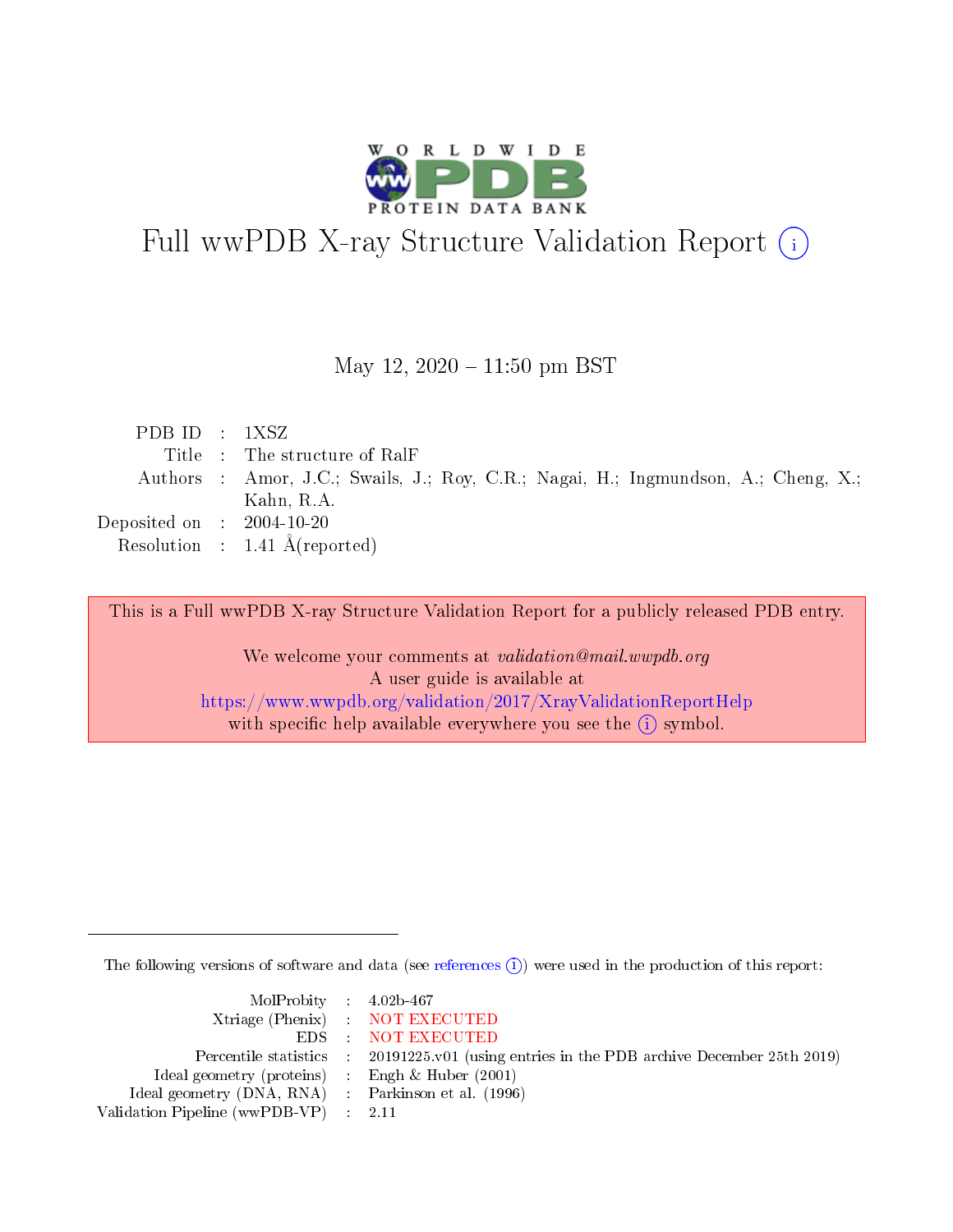# 1 [O](https://www.wwpdb.org/validation/2017/XrayValidationReportHelp#overall_quality)verall quality at a glance  $(i)$

The following experimental techniques were used to determine the structure: X-RAY DIFFRACTION

The reported resolution of this entry is 1.41 Å.

Percentile scores (ranging between 0-100) for global validation metrics of the entry are shown in the following graphic. The table shows the number of entries on which the scores are based.



| Metric                | Whole archive       | Similar resolution                                       |  |  |
|-----------------------|---------------------|----------------------------------------------------------|--|--|
|                       | (# $\rm{Entries}$ ) | $(\#\text{Entries}, \text{resolution range}(\text{\AA})$ |  |  |
| Clashscore            | 141614              | $2696(1.44-1.40)$                                        |  |  |
| Ramachandran outliers | 138981              | $2632(1.44-1.40)$                                        |  |  |
| Sidechain outliers    | 138945              | $2631(1.44-1.40)$                                        |  |  |

The table below summarises the geometric issues observed across the polymeric chains and their fit to the electron density. The red, orange, yellow and green segments on the lower bar indicate the fraction of residues that contain outliers for  $\geq=3$ , 2, 1 and 0 types of geometric quality criteria respectively. A grey segment represents the fraction of residues that are not modelled. The numeric value for each fraction is indicated below the corresponding segment, with a dot representing fractions  $\leq=5\%$ 

Note EDS was not executed.

| Mol | $\mid$ Chain $\mid$ Length | Quality of chain |     |  |  |
|-----|----------------------------|------------------|-----|--|--|
|     | 356                        | 82%              | 18% |  |  |
|     | 356                        | 82%              | 17% |  |  |

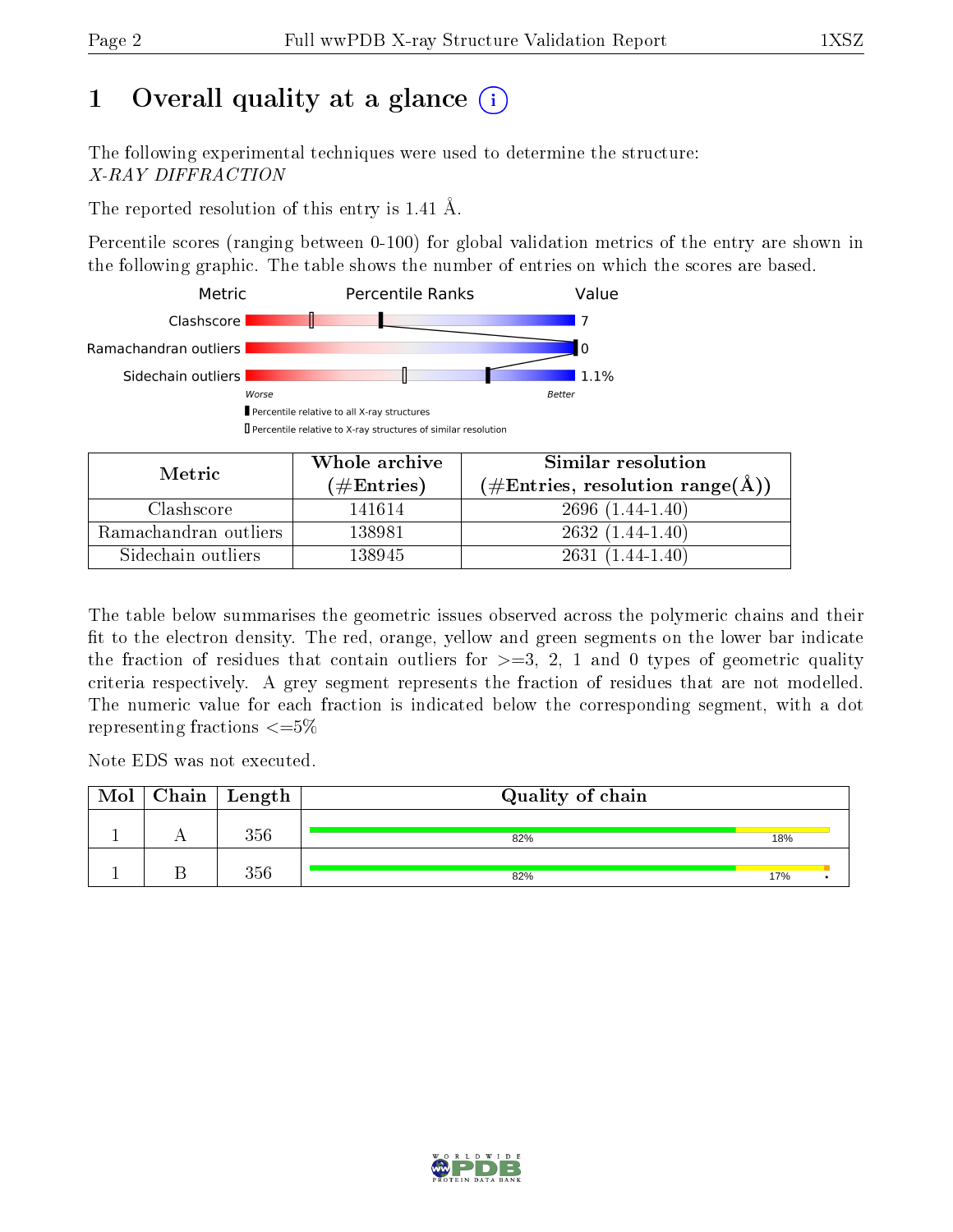# 2 Entry composition (i)

There are 2 unique types of molecules in this entry. The entry contains 7160 atoms, of which 0 are hydrogens and 0 are deuteriums.

In the tables below, the ZeroOcc column contains the number of atoms modelled with zero occupancy, the AltConf column contains the number of residues with at least one atom in alternate conformation and the Trace column contains the number of residues modelled with at most 2 atoms.

Molecule 1 is a protein called guanine nucleotide exchange protein.

| Mol | Chain   Residues | Atoms |              |     |     | ZeroOcc   AltConf   Trace |    |  |
|-----|------------------|-------|--------------|-----|-----|---------------------------|----|--|
|     | 356              | Total |              |     |     |                           | 28 |  |
|     |                  | 3041  | 1928 512 597 |     |     |                           |    |  |
|     | 356              | Total | $\mathbf{C}$ |     |     |                           | 26 |  |
|     |                  | 3025  | 1918         | 509 | 594 |                           |    |  |

There are 8 discrepancies between the modelled and reference sequences:

| Chain        | Residue | Modelled   | Actual | Comment          | Reference  |
|--------------|---------|------------|--------|------------------|------------|
| $\mathbf{A}$ | $-1$    | <b>GLY</b> |        | CLONING ARTIFACT | UNP Q8RT31 |
| А            |         | <b>ALA</b> |        | CLONING ARTIFACT | UNP Q8RT31 |
|              |         | <b>SER</b> |        | CLONING ARTIFACT | UNP Q8RT31 |
|              | 354     | <b>ALA</b> |        | CLONING ARTIFACT | UNP Q8RT31 |
| B            | $-1$    | <b>GLY</b> |        | CLONING ARTIFACT | UNP Q8RT31 |
| B            |         | <b>ALA</b> |        | CLONING ARTIFACT | UNP Q8RT31 |
| B            |         | <b>SER</b> |        | CLONING ARTIFACT | UNP Q8RT31 |
|              | 354     | ALA        |        | CLONING ARTIFACT | UNP Q8RT31 |

• Molecule 2 is water.

|  | Mol   Chain   Residues | Atoms                 | $ZeroOcc \mid AltConf \mid$ |
|--|------------------------|-----------------------|-----------------------------|
|  | 541                    | Total O<br>541<br>541 |                             |
|  | 553                    | Total<br>553<br>553   |                             |

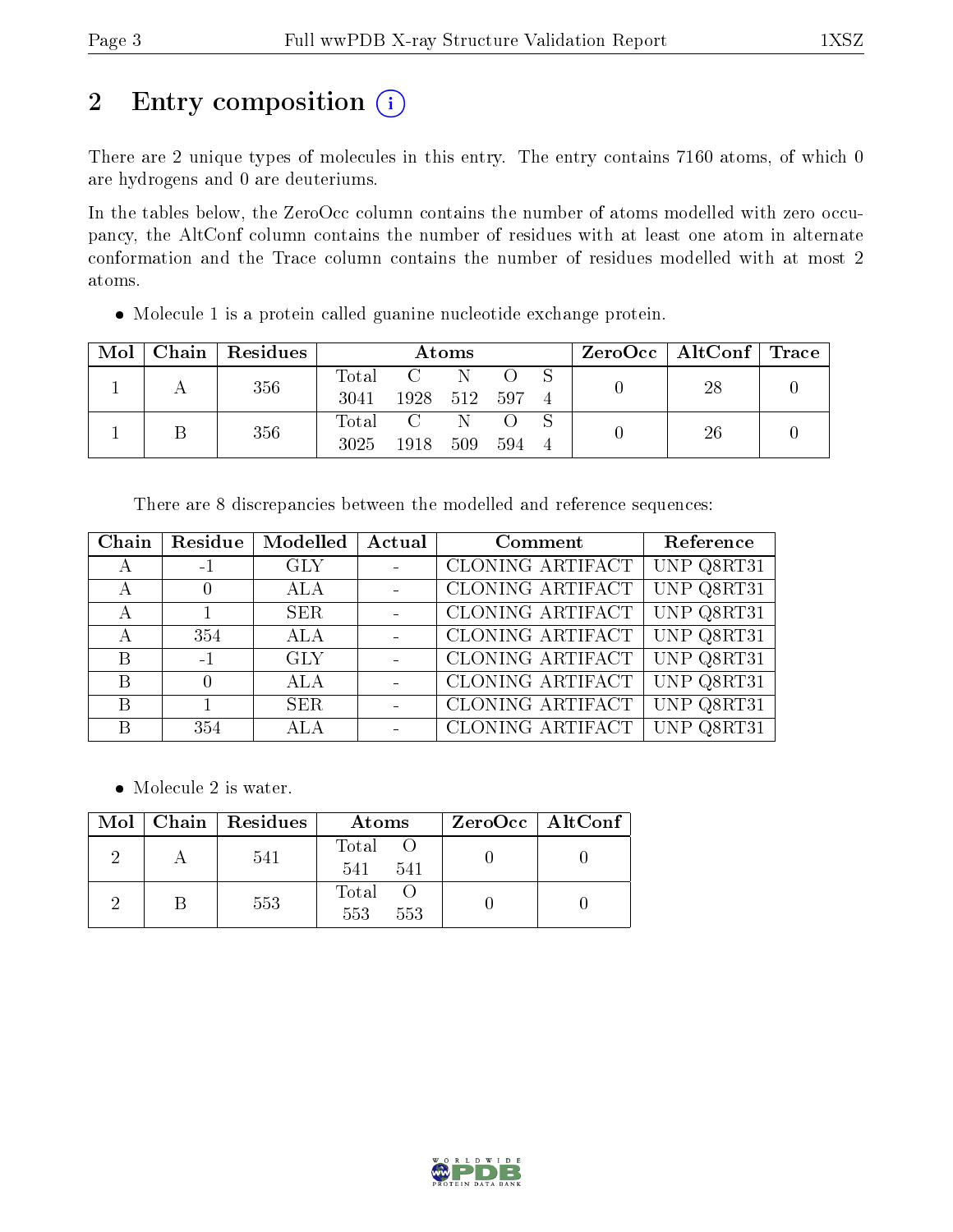## 3 Residue-property plots  $(i)$

These plots are drawn for all protein, RNA and DNA chains in the entry. The first graphic for a chain summarises the proportions of the various outlier classes displayed in the second graphic. The second graphic shows the sequence view annotated by issues in geometry. Residues are colorcoded according to the number of geometric quality criteria for which they contain at least one outlier: green  $= 0$ , yellow  $= 1$ , orange  $= 2$  and red  $= 3$  or more. Stretches of 2 or more consecutive residues without any outlier are shown as a green connector. Residues present in the sample, but not in the model, are shown in grey.

Note EDS was not executed.

• Molecule 1: guanine nucleotide exchange protein



• Molecule 1: guanine nucleotide exchange protein



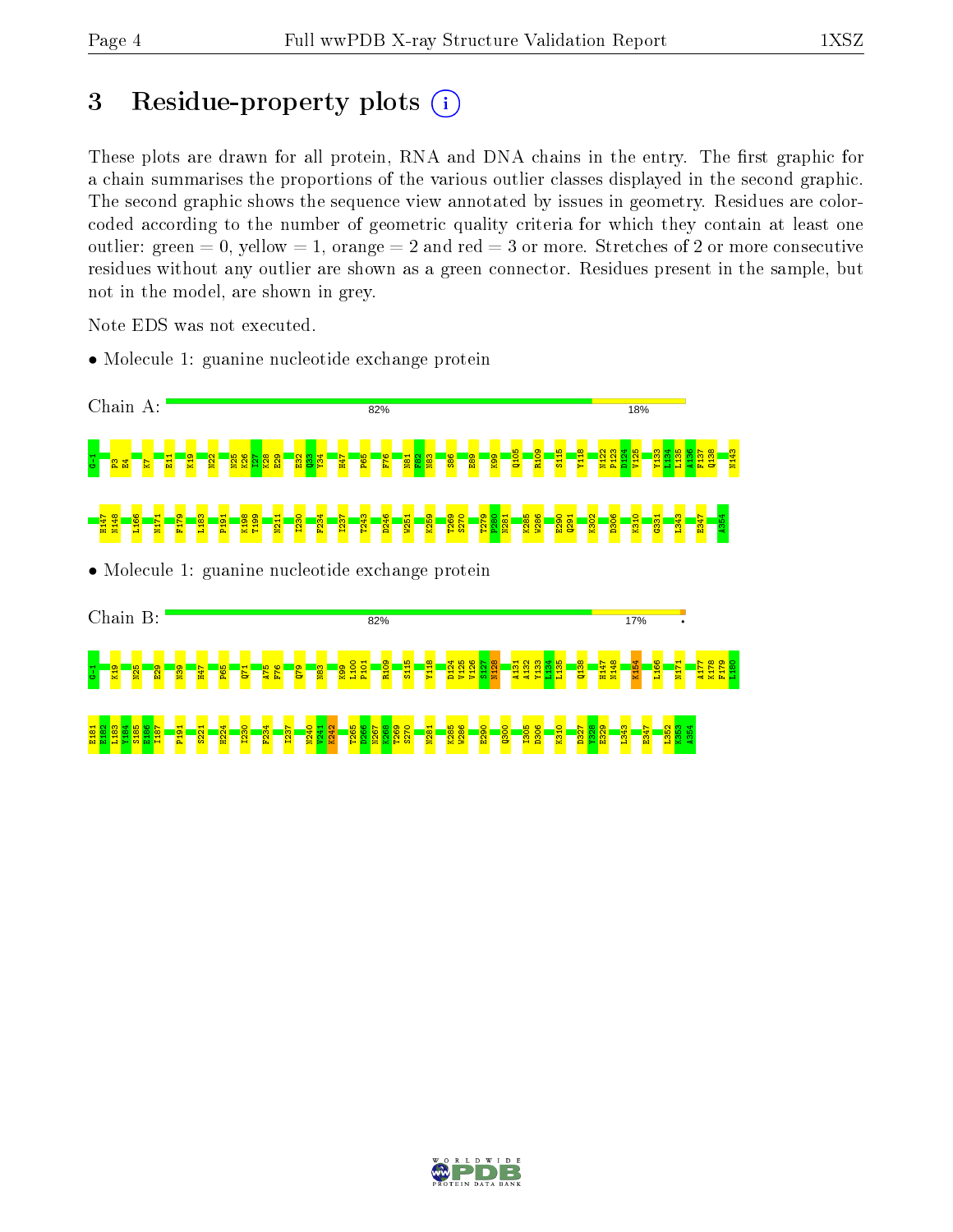# 4 Data and refinement statistics  $(i)$

Xtriage (Phenix) and EDS were not executed - this section is therefore incomplete.

| Property                               | Value                                              | <b>Source</b> |  |
|----------------------------------------|----------------------------------------------------|---------------|--|
| Space group                            | P 31                                               | Depositor     |  |
| Cell constants                         | 84.56Å<br>$110.17\text{\AA}$<br>84.56Å             | Depositor     |  |
| a, b, c, $\alpha$ , $\beta$ , $\gamma$ | $120.00^{\circ}$<br>$90.00^\circ$<br>$90.00^\circ$ |               |  |
| Resolution (A)                         | 40.00<br>- 1.41                                    | Depositor     |  |
| % Data completeness                    | $99.5(40.00-1.41)$                                 | Depositor     |  |
| (in resolution range)                  |                                                    |               |  |
| $R_{merge}$                            | 0.04                                               | Depositor     |  |
| $\mathrm{R}_{sym}$                     | Not available)                                     | Depositor     |  |
| Refinement program                     | <b>CNS</b>                                         | Depositor     |  |
| $R, R_{free}$                          | 0.225<br>0.202                                     | Depositor     |  |
| Estimated twinning fraction            | No twinning to report.                             | Xtriage       |  |
| Total number of atoms                  | 7160                                               | wwPDB-VP      |  |
| Average B, all atoms $(A^2)$           | <b>22.0</b>                                        | wwPDB-VP      |  |

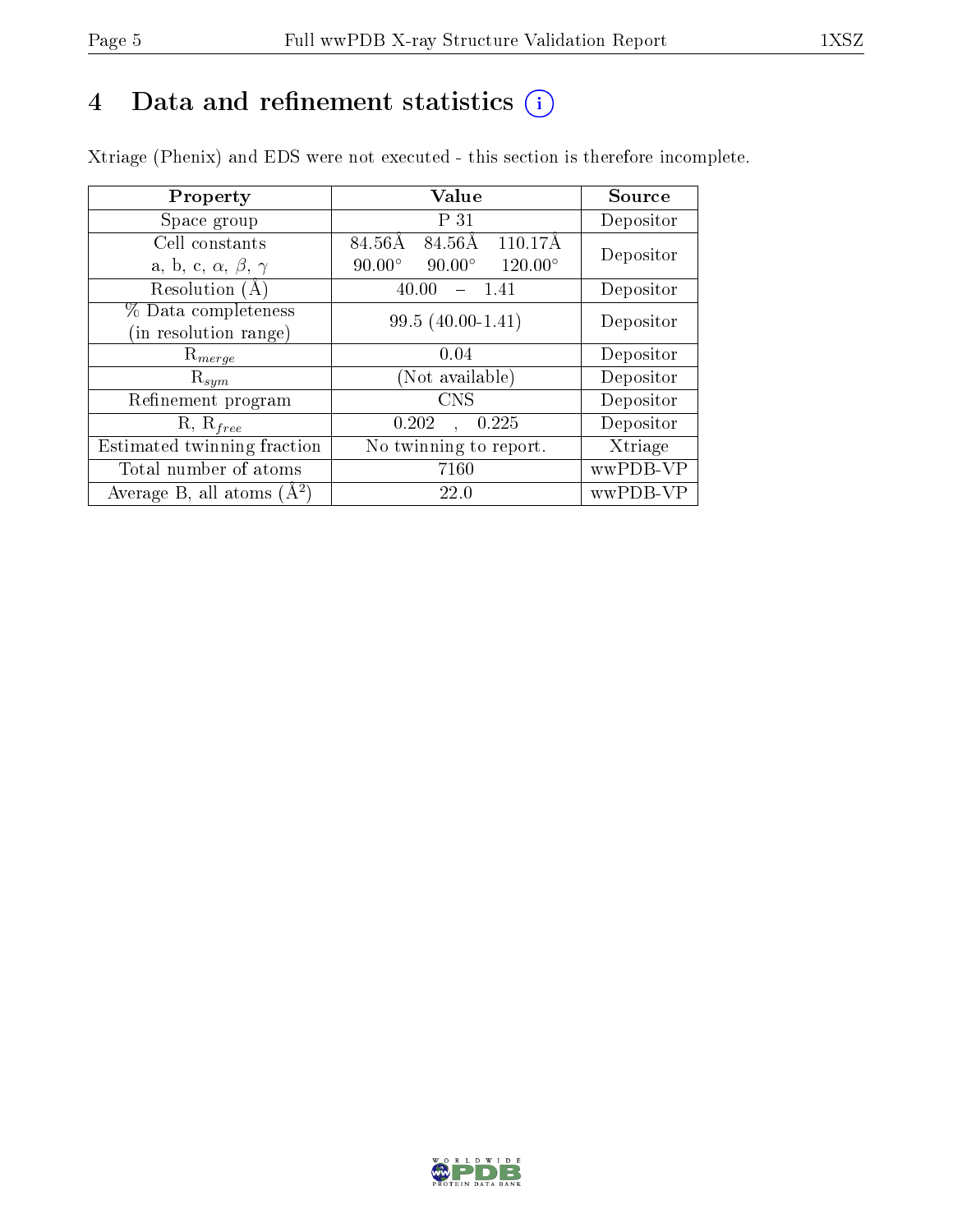# 5 Model quality  $(i)$

## 5.1 Standard geometry  $(i)$

The Z score for a bond length (or angle) is the number of standard deviations the observed value is removed from the expected value. A bond length (or angle) with  $|Z| > 5$  is considered an outlier worth inspection. RMSZ is the root-mean-square of all Z scores of the bond lengths (or angles).

| Mol | Chain |      | Bond lengths | Bond angles |                     |  |
|-----|-------|------|--------------|-------------|---------------------|--|
|     |       | RMSZ | $\# Z  > 5$  | RMSZ        | # $ Z  > 5$         |  |
|     |       | 0.30 | 0/3102       | 0.55        | $1/4184~(0.0\%)$    |  |
|     | B     | 0.30 | 0/3086       | 0.55        | $1/4165(0.0\%)$     |  |
| AH  | ΑH    | 0.30 | 0/6188       | 0.55        | 2/8349<br>$(0.0\%)$ |  |

There are no bond length outliers.

All (2) bond angle outliers are listed below:

| Mol |    |      | $\vert$ Chain $\vert$ Res $\vert$ Type $\vert$ Atoms | Observed $\binom{o}{0}$ deal $\binom{o}{0}$ |  |
|-----|----|------|------------------------------------------------------|---------------------------------------------|--|
|     | 99 |      | LYS   N-CA-C $\vert$ -7.80                           | 89.95                                       |  |
|     | 99 | LYS. | $\vert$ N-CA-C $\vert$ -7.75                         | 90.08                                       |  |

There are no chirality outliers.

There are no planarity outliers.

## $5.2$  Too-close contacts  $(i)$

In the following table, the Non-H and H(model) columns list the number of non-hydrogen atoms and hydrogen atoms in the chain respectively. The H(added) column lists the number of hydrogen atoms added and optimized by MolProbity. The Clashes column lists the number of clashes within the asymmetric unit, whereas Symm-Clashes lists symmetry related clashes.

|  |      |      | Mol   Chain   Non-H   H(model)   H(added)   Clashes   Symm-Clashes |
|--|------|------|--------------------------------------------------------------------|
|  | 3041 | 3003 |                                                                    |
|  | 3025 | 2986 |                                                                    |
|  | 541  |      |                                                                    |
|  | 553  |      |                                                                    |
|  | 7160 | 5989 |                                                                    |

The all-atom clashscore is defined as the number of clashes found per 1000 atoms (including hydrogen atoms). The all-atom clashscore for this structure is 7.

All (86) close contacts within the same asymmetric unit are listed below, sorted by their clash

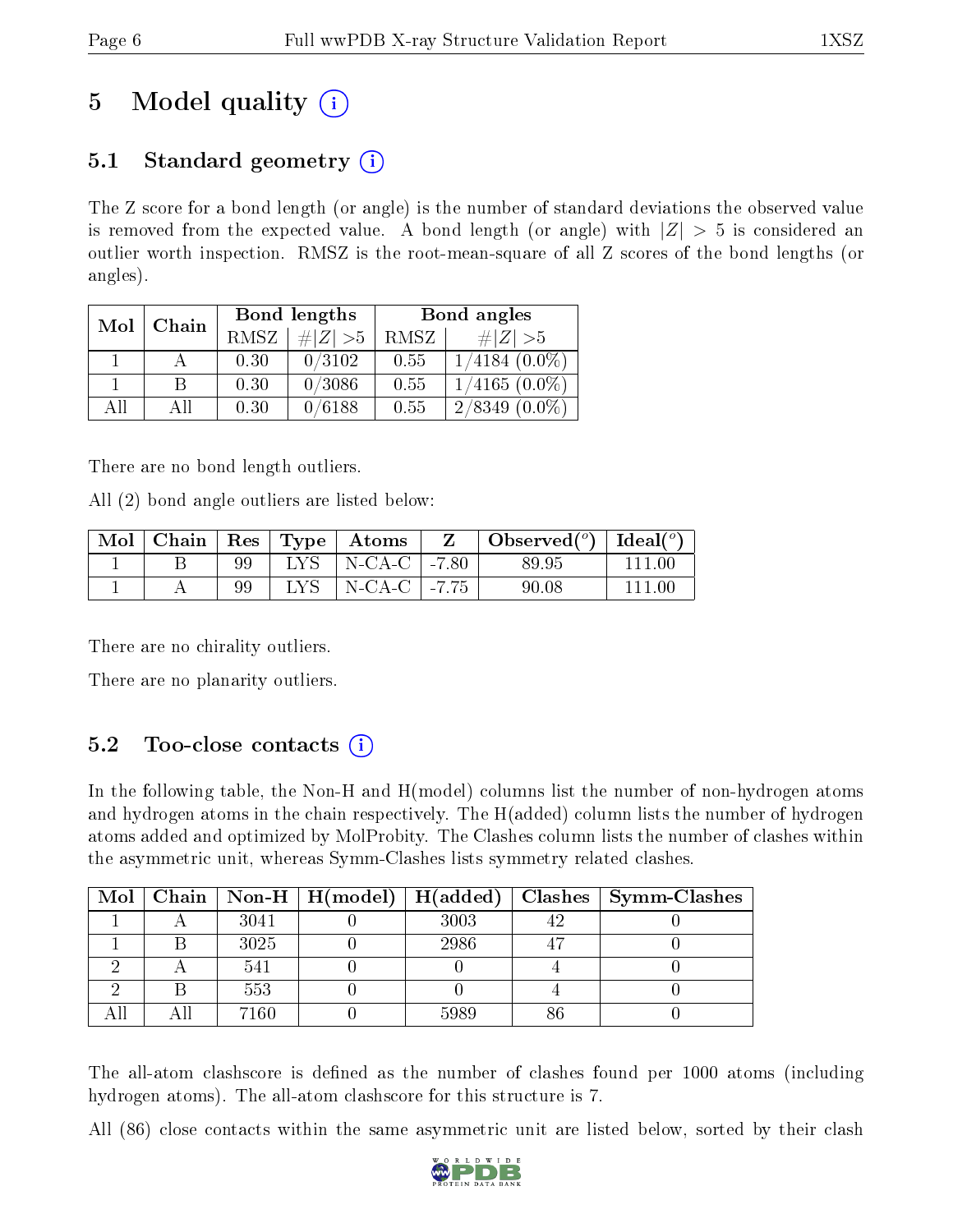magnitude.

| Atom-1                                | Atom-2                              | Interatomic       | Clash             |
|---------------------------------------|-------------------------------------|-------------------|-------------------|
|                                       |                                     | distance $(\AA)$  | overlap $(A)$     |
| 1:B:242:LYS:HE2                       | 1:B:265:THR:HB                      | 1.63              | 0.81              |
| 1:A:138:GLN:HG3                       | 1:A:166:LEU:HD21                    | 1.69              | 0.74              |
| 1:B:19[B]:LYS:NZ                      | 1:B:329:GLU:HG2                     | $2.05\,$          | 0.71              |
| 1:B:138:GLN:HG3                       | 1:B:166:LEU:HD21                    | 1.72              | 0.71              |
| 1: A:86: SER:OG                       | 1:A:89[A]:GLU:HG3                   | 1.91              | 0.71              |
| 1:A:234:PHE:O                         | 1:A:237:ILE:HG12                    | 1.95              | 0.65              |
| 1:B:177:ALA:O                         | 1:B:181:GLU:HG3                     | 1.97              | 0.65              |
| 1:B:230:ILE:HG23                      | 1:B:237:ILE:HD11                    | 1.78              | 0.64              |
| $1:$ A:11:GLU:HG2                     | 1:A:26[A]:LYS:HE3                   | 1.78              | 0.64              |
| 1: A:28:LYS:O                         | 1:A:32[A]:GLU:HG3                   | 1.98              | 0.64              |
| $1:B:19[B]\cdot LYS:HZ1$              | 1:B:329:GLU:HG2                     | 1.62              | 0.62              |
| 1: A:291: GLN: HE22                   | 1:B:83:ASN:HD21                     | 1.52              | 0.58              |
| 2:A:651:HOH:O                         | 1:B:178:LYS:HE2                     | 2.05              | 0.56              |
| 1:B:285[A]:LYS:HE3                    | 1:B:290:GLU:HG2                     | 1.86              | 0.56              |
| $1:$ A:291:GLN:NE2                    | 1:B:83:ASN:HD21                     | 2.03              | 0.56              |
| 1:B:285[B]:LYS:HD3                    | 1:B:290:GLU:HG2                     | 1.86              | 0.56              |
| 1:B:65:PRO:HB3                        | 1:B:109[B]:ARG:NH2                  | 2.21              | 0.56              |
| 1:A:230:ILE:HG23                      | 1:A:237:ILE:HD11                    | 1.87              | 0.55              |
| 1: A:81: ASN: HD21                    | 1:A:83:ASN:HB3                      | 1.70              | 0.55              |
| 1:A:135[B]:LEU:HD21                   | 1:A:179:PHE:CE2                     | 2.42              | 0.53              |
| 1:A:65:PRO:HB3                        | 1:A:109[B]:ARG:NH2                  | 2.23              | 0.53              |
| 1:B:147:HIS:CE1                       | 1:B:191[A]:PRO:HG3                  | 2.43              | 0.53              |
| 1:A:47:HIS:HE1                        | 1:A:76:PHE:O                        | 1.93              | 0.51              |
| 1:B:47:HIS:HE1                        | 1:B:76:PHE:O                        | 1.93              | 0.51              |
| 1:B:154:LYS:NZ                        | 1:B:154:LYS:HB3                     | $\overline{2.25}$ | 0.51              |
| 1: A:25: ASN:O                        | 1:A:29:GLU:HG3                      | 2.11              | 0.51              |
| 1:B:242:LYS:HD3                       | 2:B:760:HOH:O                       | 2.10              | 0.51              |
| 1: B:25: ASN:O                        | 1:B:29:GLU:HG3                      | 2.11              | 0.51              |
| $1:\overline{B:221[B]:\text{SER:HA}}$ | 1:B:224:HIS:CE1                     | 2.46              | 0.51              |
| 1:B:242:LYS:HE2                       | 1:B:265:THR:CB                      | 2.38              | 0.51              |
| 1:A:147:HIS:CE1                       | 1:A:191[B]:PRO:HG3                  | 2.46              | 0.50              |
| 1:B:221[A]:SER:HA                     | $1:B:224:HIS:\overline{\text{CE1}}$ | 2.47              | $\overline{0.50}$ |
| 1:A:230:ILE:HG23                      | 1:A:237:ILE:CD1                     | 2.42              | 0.49              |
| 1:B:281:ASN:O                         | $1:B:285\overline{[B]:LYS:HG3]}$    | 2.12              | 0.49              |
| 1: A:118: TYR:OH                      | 1:A:125:VAL:HG21                    | 2.12              | 0.49              |
| 1:B:240:ASN:HB3                       | 1:B:267:ASN:OD1                     | 2.12              | 0.49              |
| 1:A:281:ASN:O                         | 1:A:285[B]:LYS:HG3                  | 2.13              | 0.48              |
| 1:B:128:ASN:ND2                       | 1:B:131:ALA:H                       | 2.11              | 0.48              |
| 1:A:122:ASN:N                         | 1:A:123:PRO:HD3                     | 2.28              | 0.48              |
| 1: A:269:THR:O                        | 1: A:270: SER: HB2                  | 2.14              | 0.48              |
| 1: A:3: PRO:O                         | 1:A:7:LYS:HG3                       | 2.13              | 0.48              |

Continued on next page...

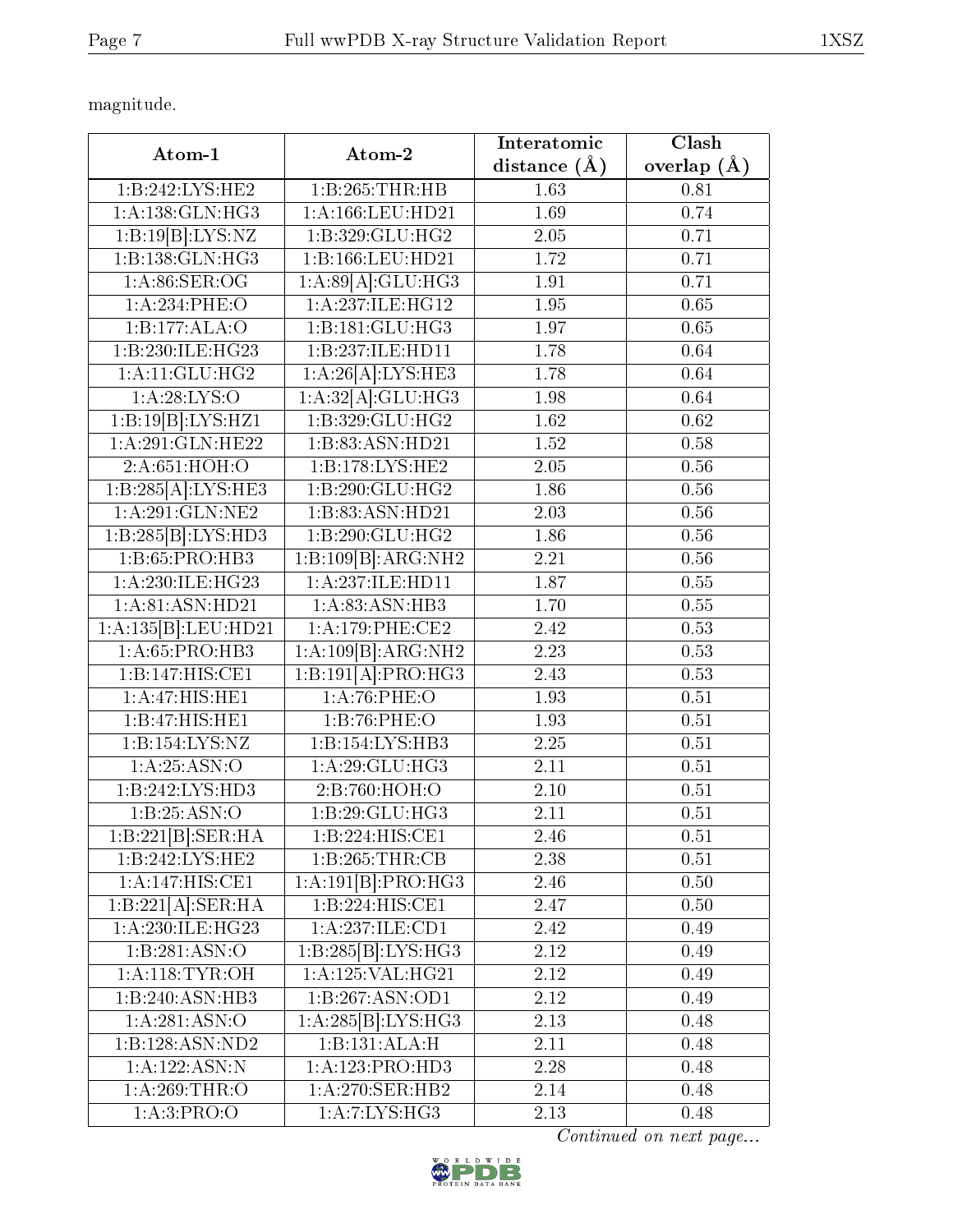| Atom-1                       | Atom-2                    | Interatomic      | Clash           |  |
|------------------------------|---------------------------|------------------|-----------------|--|
|                              |                           | distance $(\AA)$ | overlap $(\AA)$ |  |
| 1:B:75:ALA:O                 | 1:B:79:GLN:HG3            | 2.14             | 0.48            |  |
| 1:B:47:HIS:HD2               | 2:B:566:HOH:O             | 1.97             | 0.47            |  |
| 1: A:343: LEU:O              | 1: A:347: GLU:HG3         | 2.14             | 0.47            |  |
| 1: A:148: ASN:ND2            | 1: A:286:TRP:HB2          | 2.30             | 0.47            |  |
| 2:A:589:HOH:O                | 1:B:83:ASN:HA             | $2.15\,$         | 0.46            |  |
| 1:B:135[B]:LEU:HD21          | 1:B:179:PHE:CE2           | 2.51             | 0.46            |  |
| 1:B:19[B]:LYS:HZ2            | 1:B:329:GLU:HG2           | 1.80             | 0.46            |  |
| 1: A: 331: GLY: HA2          | 1:B:185[B]: <b>SER:OG</b> | 2.16             | 0.46            |  |
| 1:B:343:LEU:O                | 1: B:347: GLU: HG3        | 2.16             | 0.45            |  |
| 1: A:11: GLU: HG2            | 1:A:26[A]:LYS:CE          | 2.44             | 0.45            |  |
| 1:A:285[B]:LYS:HD3           | 1: A:290: GLU: HG2        | 1.98             | 0.45            |  |
| 1:B:269:THR:O                | 1:B:270:SER:HB2           | 2.17             | 0.44            |  |
| 1:B:300:GLN:HG2              | 1:B:327:ASP:OD2           | 2.17             | 0.44            |  |
| 1:A:47:HIS:HD2               | 2:A:497:HOH:O             | 2.00             | 0.44            |  |
| 1:B:115[A]:SER:OG            | 1:B:133:TYR:HA            | 2.18             | 0.44            |  |
| 1:A:115[A].SER:OG            | 1: A: 133: TYR: HA        | 2.18             | 0.44            |  |
| 1:A:147:HIS:CD2              | 1:A:191[A]:PRO:HB3        | 2.54             | 0.43            |  |
| 1:B:128:ASN:HD22             | 1:B:128:ASN:C             | 2.21             | 0.43            |  |
| 1:B:352:LEU:HD23             | 2:B:441:HOH:O             | 2.18             | 0.43            |  |
| 1:A:4:GLU:HG3                | 1: A:34:TYR:CD2           | 2.53             | 0.43            |  |
| 1: A:302: LYS: HD2           | 1: A:302:LYS:N            | 2.34             | 0.42            |  |
| 1:B:118:TYR:OH               | 1:B:125:VAL:HG21          | 2.19             | 0.42            |  |
| 1: A: 183: LEU: C            | 1:A:183:LEU:HD23          | 2.39             | 0.42            |  |
| 1: A:198: LYS: HG3           | 1:A:199:THR:HG23          | 2.01             | 0.42            |  |
| 1: A:306: ASP:O              | 1:A:310:LYS:HG3           | 2.20             | 0.42            |  |
| 1:B:234:PHE:HB2              | 1:B:237:ILE:HD13          | 2.01             | 0.42            |  |
| 1:A:19:LYS:HD3               | 1:A:22:ASN:ND2            | 2.36             | 0.41            |  |
| 1: A:259: LYS: HD2           | 1: A:279:THR:OG1          | 2.20             | 0.41            |  |
| 1:B:154:LYS:CB               | 1:B:154:LYS:NZ            | 2.83             | 0.41            |  |
| 1:B:148:ASN:ND2              | 1:B:286:TRP:HB2           | 2.36             | 0.41            |  |
| 1:B:39:ASN:OD1               | 1:B:71:GLN:NE2            | 2.53             | 0.41            |  |
| 1: A: 105: GLN:O             | 1:A:109[B]:ARG:HG3        | 2.20             | 0.41            |  |
| 1:B:305:ILE:HG13             | 2:B:703:HOH:O             | 2.21             | 0.41            |  |
| 1:A:135[B]:LEU:HD21          | 1:A:179:PHE:CZ            | 2.56             | 0.41            |  |
| 1:B:100:LEU:HA               | 1:B:101[B]:PRO:HD3        | 2.01             | 0.40            |  |
| 1:A:230:ILE:HB               | 1:A:243:THR:HG21          | 2.03             | 0.40            |  |
| 1: B: 126: VAL: HG21         | 1:B:132:ALA:HB2           | 2.04             | 0.40            |  |
| 1:B:183:LEU:HD23             | 1:B:183:LEU:C             | 2.42             | 0.40            |  |
| $1:A:211:ASN:N\overline{D2}$ | 2:A:612:HOH:O             | 2.54             | 0.40            |  |
| 1:B:187:ILE:HA               | 1:B:187:ILE:HD12          | 1.98             | 0.40            |  |
| 1:B:230:ILE:HG23             | 1:B:237:ILE:CD1           | 2.49             | 0.40            |  |

Continued from previous page...

Continued on next page...

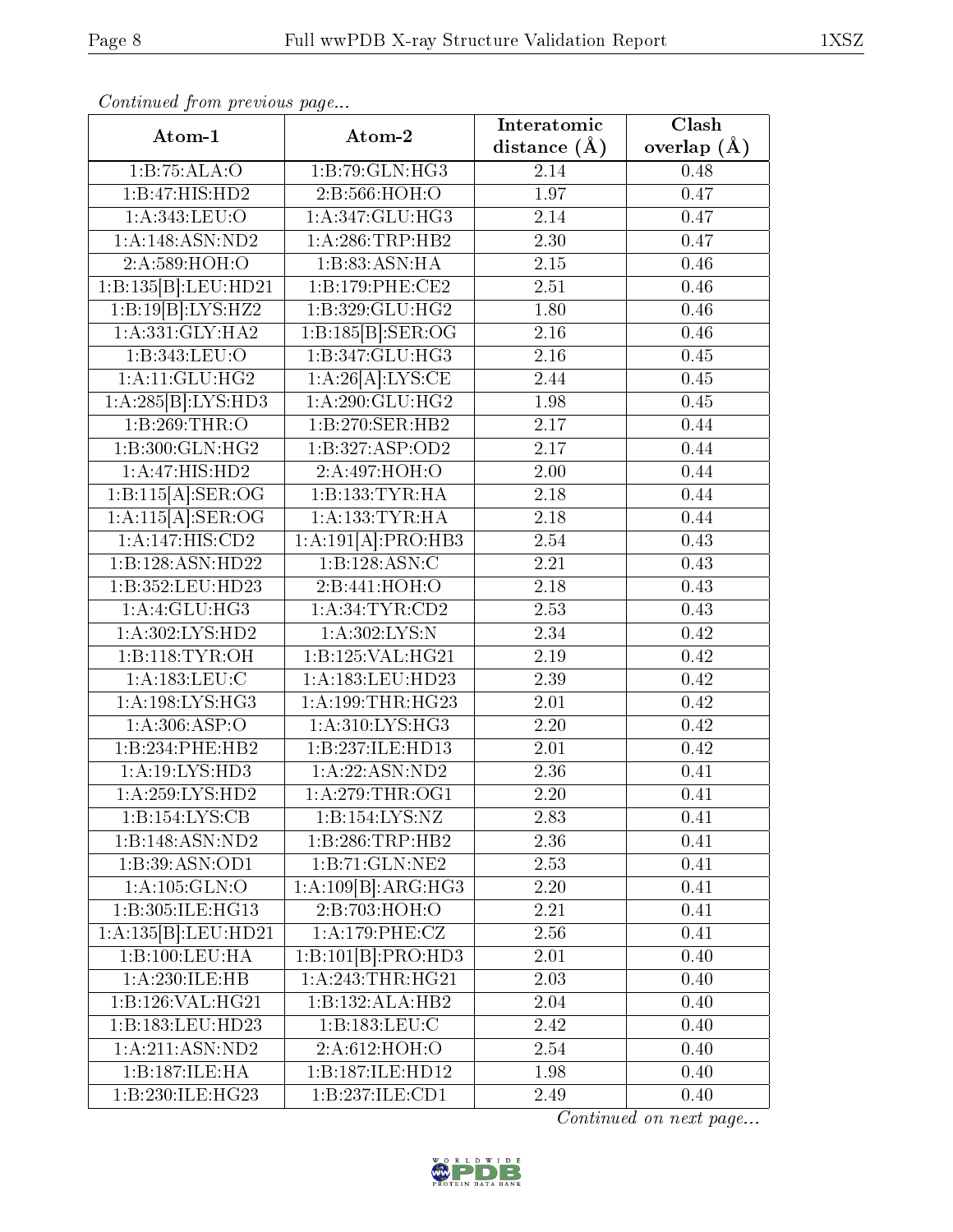| Atom-2<br>Atom-1    |                  | Interatomic<br>distance (A | Clash<br>overlap (A) |  |
|---------------------|------------------|----------------------------|----------------------|--|
| 1: B: 306: ASP:O    | 1:B:310:LYS:HG3  | 222                        | (1.40)               |  |
| 1: A: 137: PHE: HR2 | 1: A:251:TRP:CD2 | 2.56                       | ().4()               |  |

Continued from previous page...

There are no symmetry-related clashes.

#### 5.3 Torsion angles  $(i)$

#### 5.3.1 Protein backbone  $(i)$

In the following table, the Percentiles column shows the percent Ramachandran outliers of the chain as a percentile score with respect to all X-ray entries followed by that with respect to entries of similar resolution.

The Analysed column shows the number of residues for which the backbone conformation was analysed, and the total number of residues.

| $\bf{Mol}$ | Chain | Analysed                       | Favoured     |          | Allowed   Outliers | Percentiles |  |
|------------|-------|--------------------------------|--------------|----------|--------------------|-------------|--|
|            |       | 382/356(107%)                  | $380(100\%)$ | $2(0\%)$ |                    | 100 100     |  |
|            |       | $380/356$ (107\%)   376 (99\%) |              | $4(1\%)$ |                    | 100 100     |  |
| All        | Αll   | 762/712(107%)                  | 756 (99%)    | 6 $(1%)$ |                    | 100 100     |  |

There are no Ramachandran outliers to report.

#### 5.3.2 Protein sidechains  $(i)$

In the following table, the Percentiles column shows the percent sidechain outliers of the chain as a percentile score with respect to all X-ray entries followed by that with respect to entries of similar resolution.

The Analysed column shows the number of residues for which the sidechain conformation was analysed, and the total number of residues.

| Mol | Chain | Analysed          | Rotameric   Outliers |          | Percentiles |
|-----|-------|-------------------|----------------------|----------|-------------|
|     |       | $337/309$ (109%)  | $335(99\%)$          | $2(1\%)$ | 69<br>86    |
|     | B     | $335/309$ (108\%) | 330 $(98\%)$         | $5(2\%)$ | 36<br>65    |
| All | All   | $672/618$ (109\%) | 665 $(99\%)$         | $7(1\%)$ | 73<br>52    |

All (7) residues with a non-rotameric sidechain are listed below:

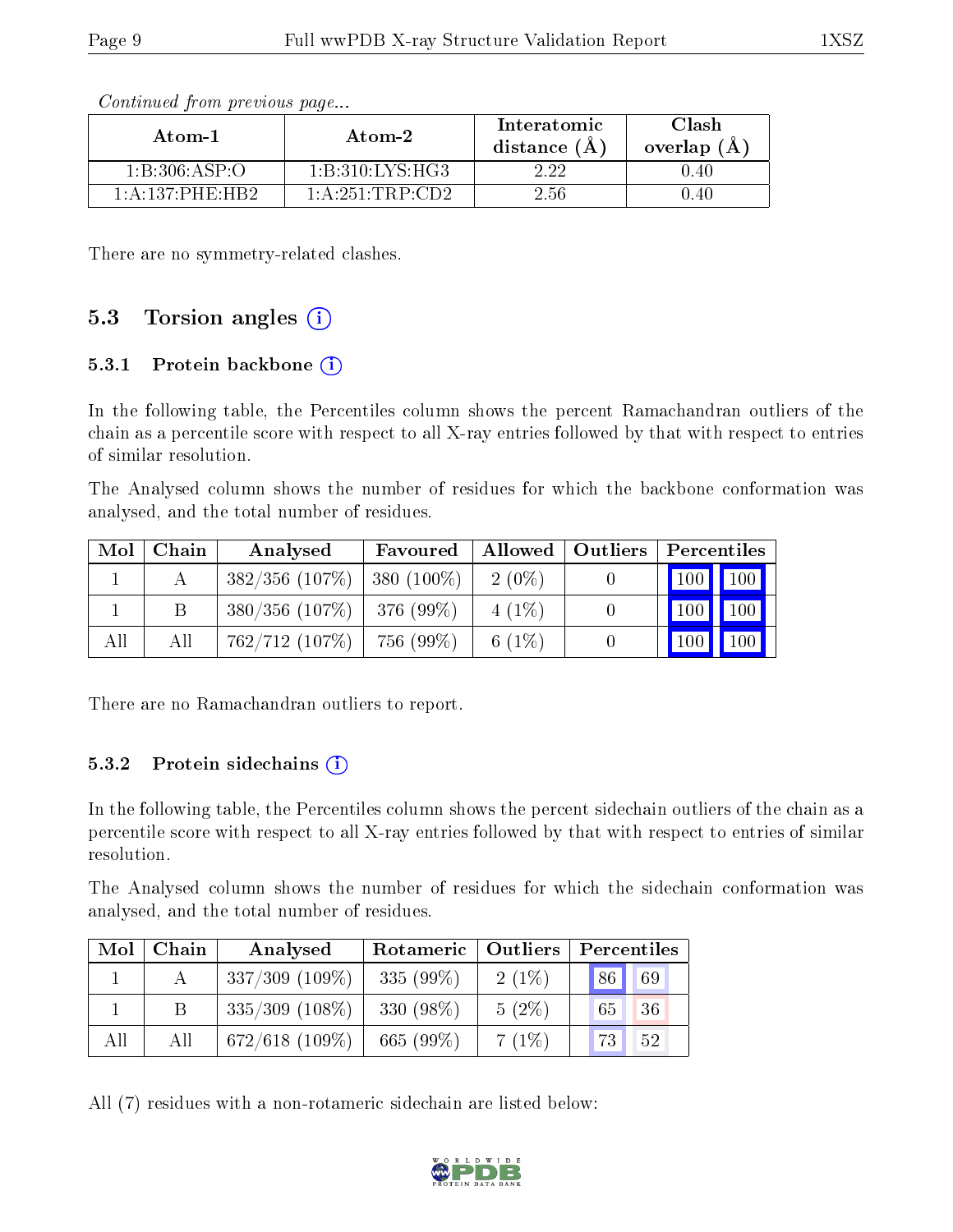| Mol | Chain | Res | <b>Type</b>       |
|-----|-------|-----|-------------------|
|     |       | 171 | $\overline{ASN}$  |
|     |       | 246 | <b>ASP</b>        |
|     | В     | 124 | ASP               |
|     | R     | 128 | $\overline{A}$ SN |
|     | R     | 154 | <b>LYS</b>        |
|     |       | 171 | <b>ASN</b>        |
|     |       | 242 | LYS               |

Some sidechains can be flipped to improve hydrogen bonding and reduce clashes. All (24) such sidechains are listed below:

| Mol            | Chain                               | Res              | Type                      |
|----------------|-------------------------------------|------------------|---------------------------|
| $\mathbf{1}$   | $\overline{A}$                      | $\overline{22}$  | $\overline{\text{ASN}}$   |
| $\mathbf{1}$   | $\frac{\overline{A}}{A}$            | 25               | $\overline{\text{ASN}}$   |
| $\mathbf{1}$   |                                     | 47               | <b>HIS</b>                |
| $\mathbf{1}$   |                                     | 49               | GLN                       |
| $\mathbf{1}$   | $\frac{1}{\overline{A}}$            | 52               | <b>ASN</b>                |
| $\overline{1}$ | $\frac{\overline{A}}{\overline{A}}$ | 81               | $\overline{\mathrm{ASN}}$ |
| $\overline{1}$ |                                     | 105              | <b>GLN</b>                |
| $\overline{1}$ | $\frac{\overline{A}}{\overline{A}}$ | 143              | $\overline{\mathrm{ASN}}$ |
| $\overline{1}$ |                                     | 171              | $\overline{\mathrm{ASN}}$ |
| $\mathbf{1}$   | $\overline{A}$                      | 291              | <b>GLN</b>                |
| $\mathbf{1}$   | $\overline{\mathrm{B}}$             | $\overline{22}$  | $\overline{\mathrm{ASN}}$ |
| $\mathbf{1}$   | $\, {\bf B}$                        | $33\overline{3}$ | $\widetilde{{\rm GLN}}$   |
| $\overline{1}$ | $\overline{\mathrm{B}}$             | 39               | $\overline{\mathrm{ASN}}$ |
| $\mathbf{1}$   | $\boldsymbol{B}$                    | 47               | <b>HIS</b>                |
| $\overline{1}$ | $\boldsymbol{B}$                    | 48               | <b>GLN</b>                |
| $\overline{1}$ | $\boldsymbol{B}$                    | 49               | $\overline{\text{GLN}}$   |
| $\overline{1}$ | B                                   | 52               | <b>ASN</b>                |
| $\overline{1}$ | $\overline{\mathrm{B}}$             | $\overline{71}$  | $\overline{\text{GLN}}$   |
| $\overline{1}$ | $\overline{\mathrm{B}}$             | 105              | <b>GLN</b>                |
| $\overline{1}$ | $\overline{\mathrm{B}}$             | $\overline{112}$ | $\overline{\text{GLN}}$   |
| $\overline{1}$ | $\overline{\mathrm{B}}$             | 128              | <b>ASN</b>                |
| $\overline{1}$ | $\overline{B}$                      | $\overline{1}71$ | <b>ASN</b>                |
| $\overline{1}$ | $\overline{\mathrm{B}}$             | 224              | <b>HIS</b>                |
| $\overline{1}$ | B                                   | 300              | <b>GLN</b>                |

#### 5.3.3 RNA [O](https://www.wwpdb.org/validation/2017/XrayValidationReportHelp#rna)i

There are no RNA molecules in this entry.

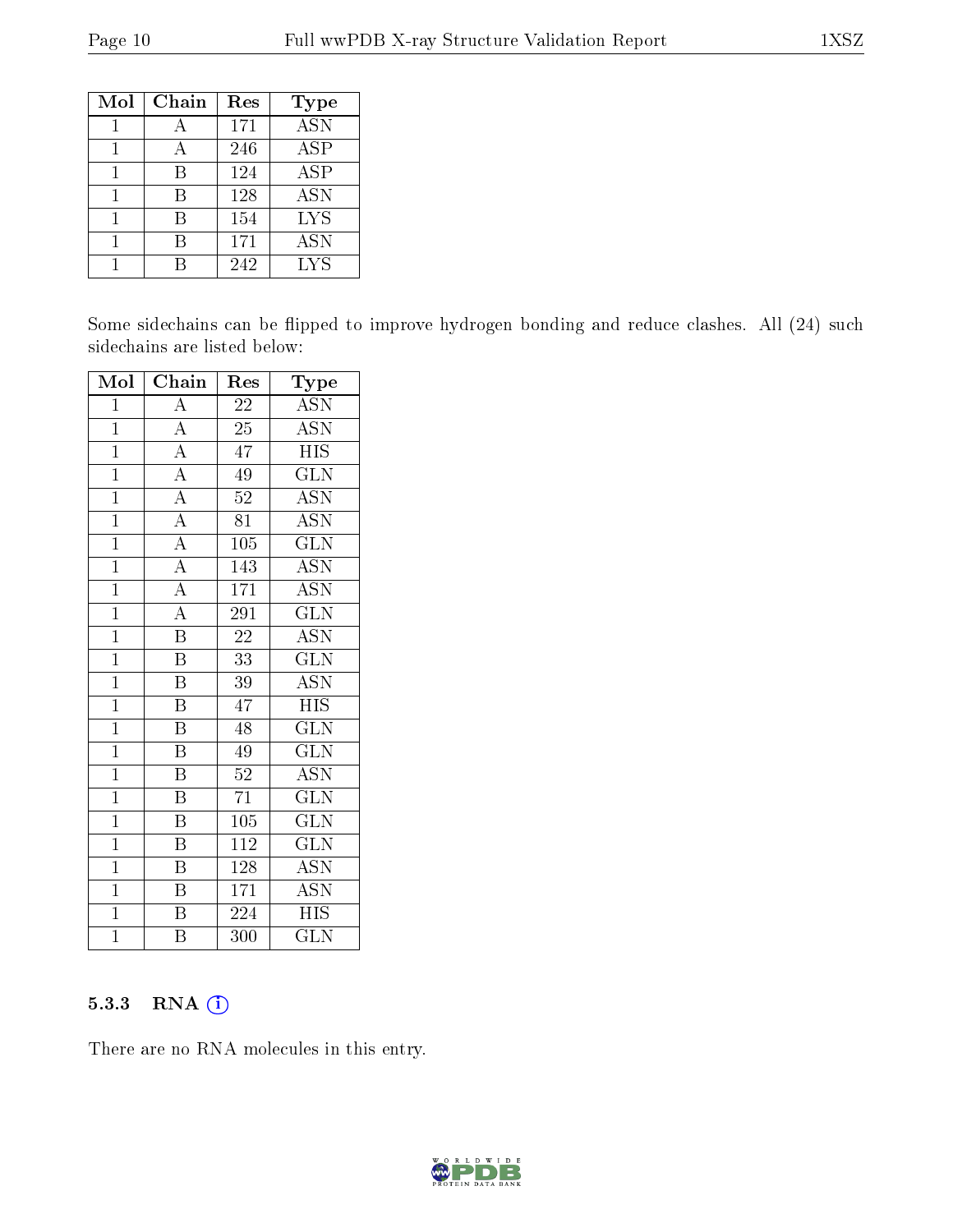#### 5.4 Non-standard residues in protein, DNA, RNA chains (i)

There are no non-standard protein/DNA/RNA residues in this entry.

#### 5.5 Carbohydrates (i)

There are no carbohydrates in this entry.

#### 5.6 Ligand geometry (i)

There are no ligands in this entry.

#### 5.7 [O](https://www.wwpdb.org/validation/2017/XrayValidationReportHelp#nonstandard_residues_and_ligands)ther polymers  $(i)$

There are no such residues in this entry.

#### 5.8 Polymer linkage issues (i)

There are no chain breaks in this entry.